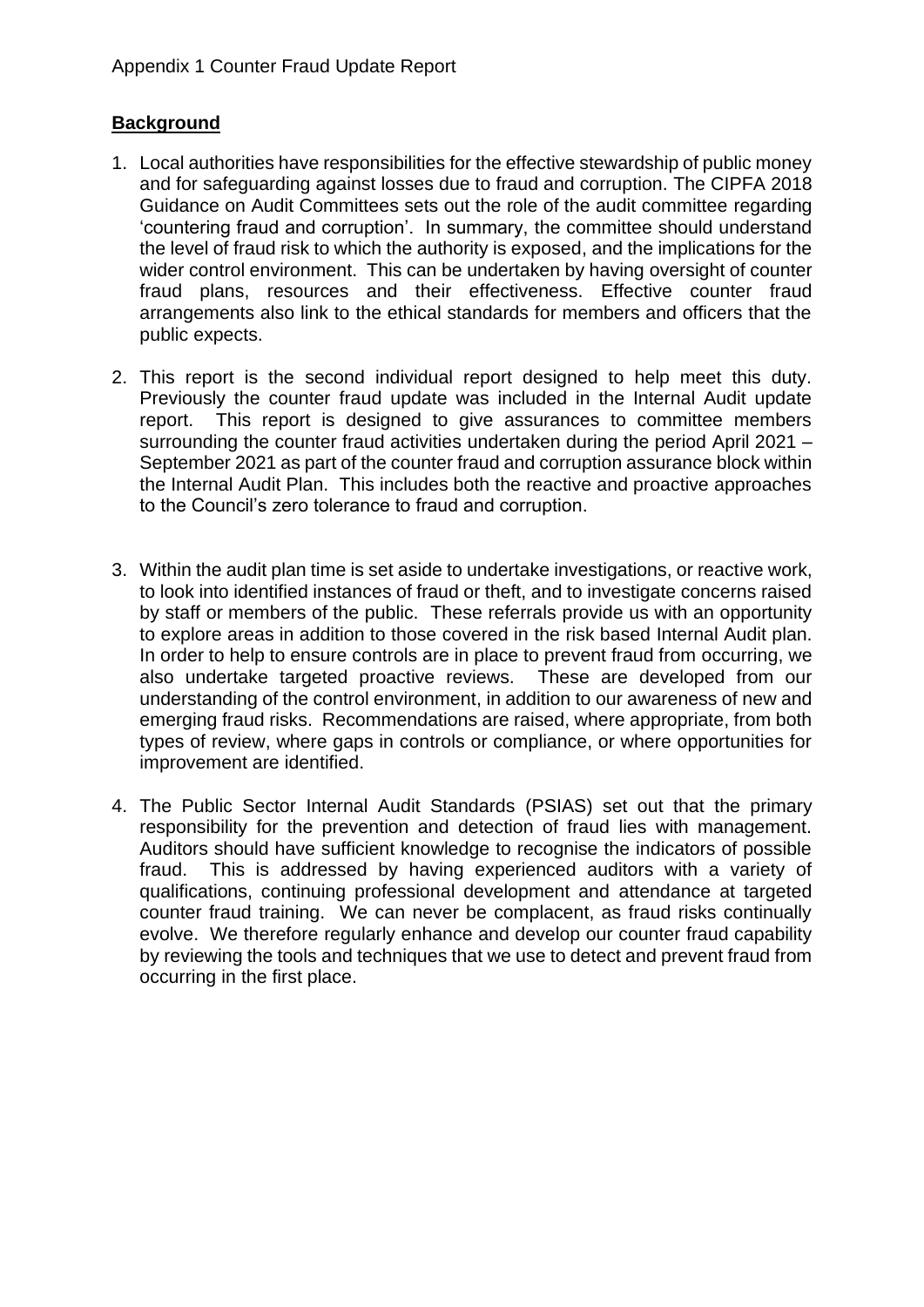## **Reactive Anti-Fraud Work**

- 5. Internal Audit are the corporate owners of the Councils' counter fraud policies. Included in this suite of polices are the Whistleblowing and Raising Concerns Policies. These policies provide channels for members of staff and the public to raise their concerns about wrongdoing. These channels include the provision of a dedicated inbox, telephone line, by post, and a 'do it online' form for members of staff.
- 6. The following graph summarises the number of referrals received (22) by Internal Audit in the period by referral route.



7. The referrals received through the 'other route' relate to those shared by external agencies, for example the National Anti Fraud Network, or other council services seeking advice or assistance. The table below illustrates the referrals received by directorate by the type of the concern raised.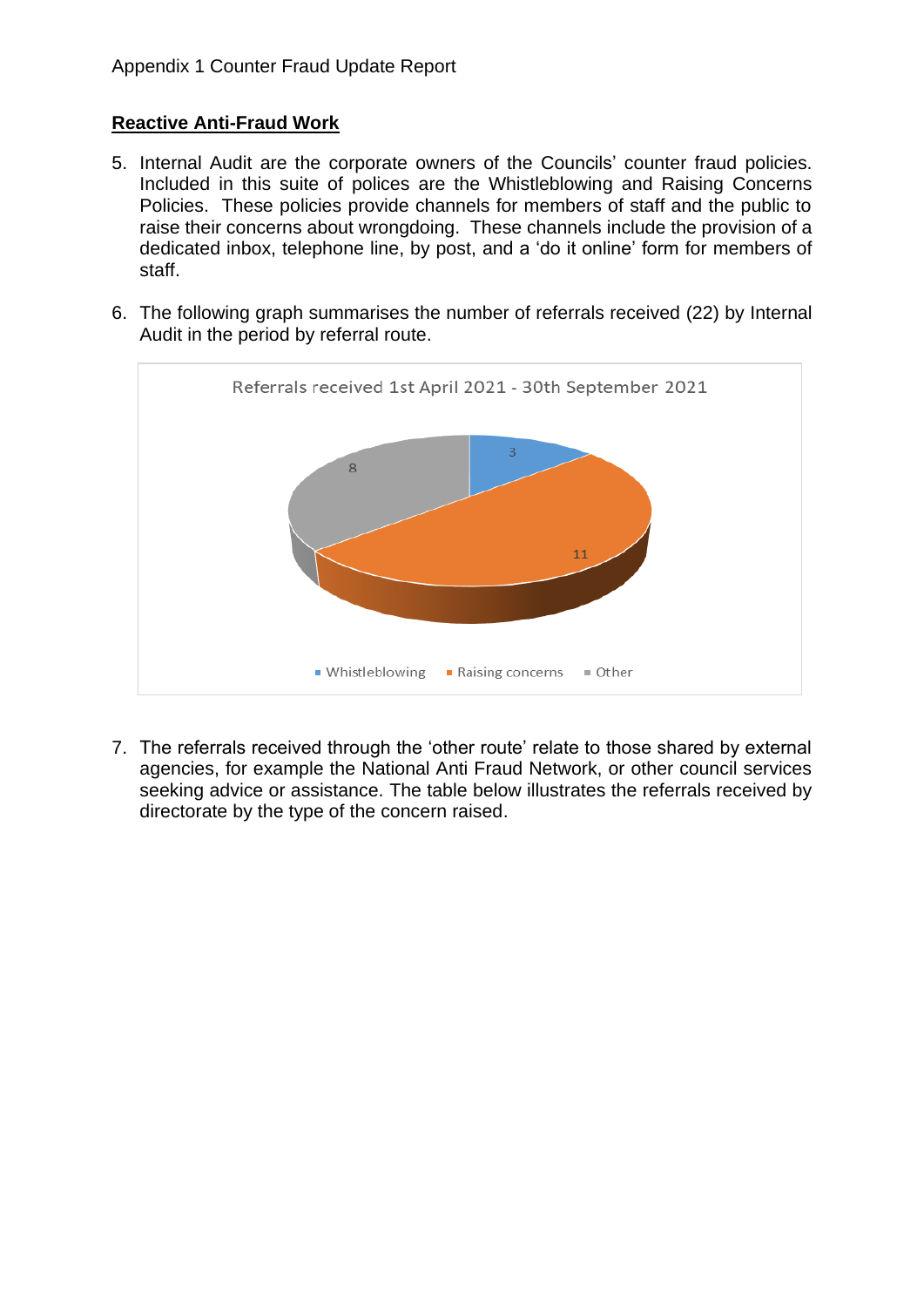## Appendix 1 Counter Fraud Update Report

|                                                                            | <b>Directorate</b>                                    |                  |                               |                           |                                   |                |  |  |  |
|----------------------------------------------------------------------------|-------------------------------------------------------|------------------|-------------------------------|---------------------------|-----------------------------------|----------------|--|--|--|
|                                                                            | <b>Communities</b><br>Housing &<br><b>Environment</b> | <b>Resources</b> | Children &<br><b>Families</b> | <b>Adults</b><br>& Health | <b>City</b><br><b>Development</b> | <b>Total</b>   |  |  |  |
| <b>Description of referrals received</b>                                   |                                                       |                  |                               |                           |                                   |                |  |  |  |
| Payroll fraud                                                              |                                                       | 1                |                               |                           |                                   | 1              |  |  |  |
| Insurance                                                                  |                                                       | 1                |                               |                           |                                   | 1              |  |  |  |
| Economic and voluntary sector<br>support fraud (Covid and other<br>grants) | 1                                                     | $\overline{2}$   |                               |                           | 1                                 | 4              |  |  |  |
| Housing tenancy - RTB,<br>abondonment, sub letting,<br>succession          | $\overline{2}$                                        |                  |                               |                           |                                   | 2              |  |  |  |
| <b>Staff conduct</b>                                                       |                                                       |                  | 1                             | 1                         | 1                                 | 3              |  |  |  |
| Misuse of council funds                                                    |                                                       |                  |                               |                           | 1                                 | 1              |  |  |  |
| <b>Health and Safety</b>                                                   | 1                                                     |                  | $\mathbf{1}$                  |                           |                                   | 2              |  |  |  |
| Corruption/maldadministration                                              | 1                                                     | 1                | $\overline{2}$                | 1                         | 1                                 | 6              |  |  |  |
| <b>Theft</b>                                                               | 1                                                     | 1                |                               |                           |                                   | $\overline{2}$ |  |  |  |
| <b>Total</b>                                                               | 6                                                     | 6                | 4                             | 2                         | 4                                 | 22             |  |  |  |

## Open Investigations

8. As at the 30<sup>th</sup> September 2021, 12 referrals were being investigated. Investigations are undertaken by either Internal Audit, Human Resources, staff within directorates or a combination of these. In all cases Internal Audit undertake a risk assessment upon receipt of the referral and determine the most appropriate investigative route.

### Closed Investigations

9. A total of 33<sup>1</sup> referrals were closed during the period. The outcomes are shown in the table below by directorate. Where appropriate, the investigation report included recommendations for improvement.

|                                                                                              | <b>Directorate</b>                                     |                  |                                          |                           |                                   |              |  |  |  |
|----------------------------------------------------------------------------------------------|--------------------------------------------------------|------------------|------------------------------------------|---------------------------|-----------------------------------|--------------|--|--|--|
|                                                                                              | <b>Communities,</b><br>Housing &<br><b>Environment</b> | <b>Resources</b> | <b>Children &amp;</b><br><b>Families</b> | <b>Adults</b><br>& Health | <b>City</b><br><b>Development</b> | <b>Total</b> |  |  |  |
| <b>Referrals closed by outcome</b>                                                           |                                                        |                  |                                          |                           |                                   |              |  |  |  |
| Disciplinary action including<br>dismissal                                                   | 1                                                      |                  |                                          |                           |                                   |              |  |  |  |
| Resigned                                                                                     | $\overline{2}$                                         |                  |                                          |                           |                                   | 2            |  |  |  |
| Allegation proven                                                                            |                                                        | $\overline{2}$   | 1                                        | 1                         |                                   | 4            |  |  |  |
| Unable to prove or disprove,<br>recommendations raised.                                      |                                                        | 3                | 2                                        | 1                         |                                   | 6            |  |  |  |
| Allegation not proven                                                                        | $\overline{2}$                                         | 4                | 2                                        | 1                         | 3                                 | 12           |  |  |  |
| NFA taken, as service already<br>addressed issues or insufficient<br>evidence to investigate | $\overline{2}$                                         | 1                | 2                                        |                           |                                   | 5            |  |  |  |
| Referred to another external<br>body to investigate                                          | 1                                                      | 1                | 1                                        |                           |                                   | 3            |  |  |  |
| Total                                                                                        | 8                                                      | 11               | 8                                        | 3                         | 3                                 | 33           |  |  |  |

<sup>&</sup>lt;sup>1</sup> This figure includes referrals that were reported in the previous financial year.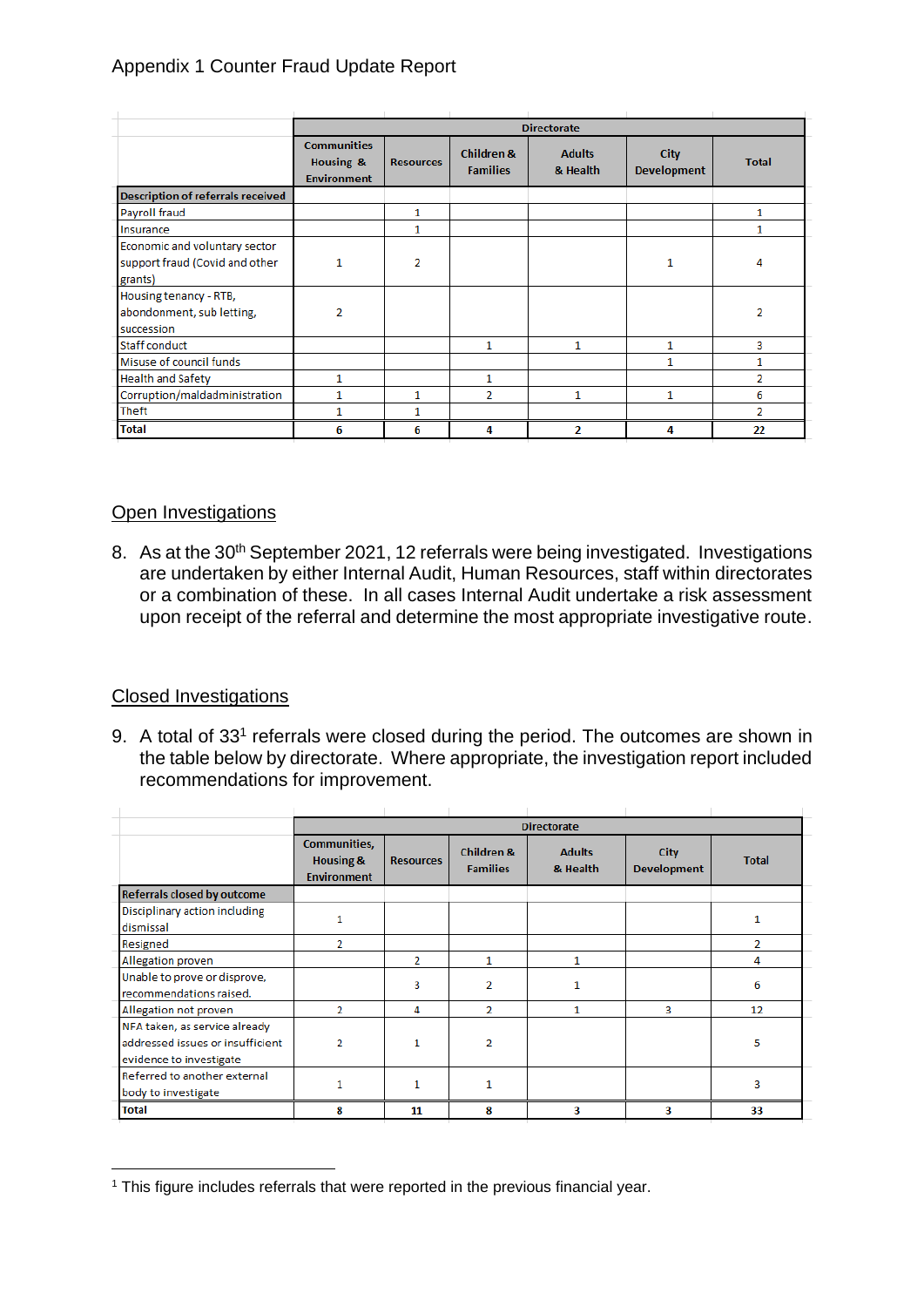## **Proactive Anti-Fraud Work**

10.To help ensure that there is an effective counter fraud culture in place within the council, we have included time in the counter fraud block of the risk based Internal Audit Plan to undertake proactive fraud reviews. These reviews consider areas identified through various methods, including the use of best practice publications and our internal risk assessments.

#### National Fraud Initiative (NFI)

- 11.The NFI is an exercise conducted by the Cabinet Office every two years that matches electronic data within and between public and private sector bodies to prevent and detect fraud and error. Relevant teams within the Council (for example, Internal Audit, Benefits, Housing and Tenancy Fraud) have been working through the matches on a risk basis.
- 12.Internal audit has overall responsibility for monitoring the progress of this exercise and ensuring that the NFI system is updated. 15,712 matches have been received and 10,805 have been closed. Seven errors have been identified resulting in the recovery of £27,049<sup>2</sup>.

### Covid 19 Business Grants

13.We have continued to undertake post payment assurance checks on the Covid business grants. This work is being undertaken in accordance with government requirements. Various data streams are being used to inform our post payment testing. This includes information from a number of different sources comprising NFI bank account and company status validation checks and those grant payments identified as being higher risk. We are liaising with colleagues, partners and relevant external bodies where the legitimacy of grant payments is unclear. Recovery action is being taken where appropriate. As these grants are provided to the Council to distribute to businesses, any recovery of funds will be required to be paid back to government.

### Direct Payment review

14. An audit is underway which is reviewing the arrangements in place to prevent and detect fraudulent or erroneous direct payments made to individuals. The results will be reported to committee in the next Counter Fraud Update Report.

### **Raising awareness**

15.Included in our counter fraud arrangements are the regular communications to staff of current fraud risks, and the signposting of where to report any concerns. During June we raised awareness of fraud risks to staff via Insite. This promotion was

<sup>&</sup>lt;sup>2</sup> One a council tax support overpayment and six were housing benefits overpayments.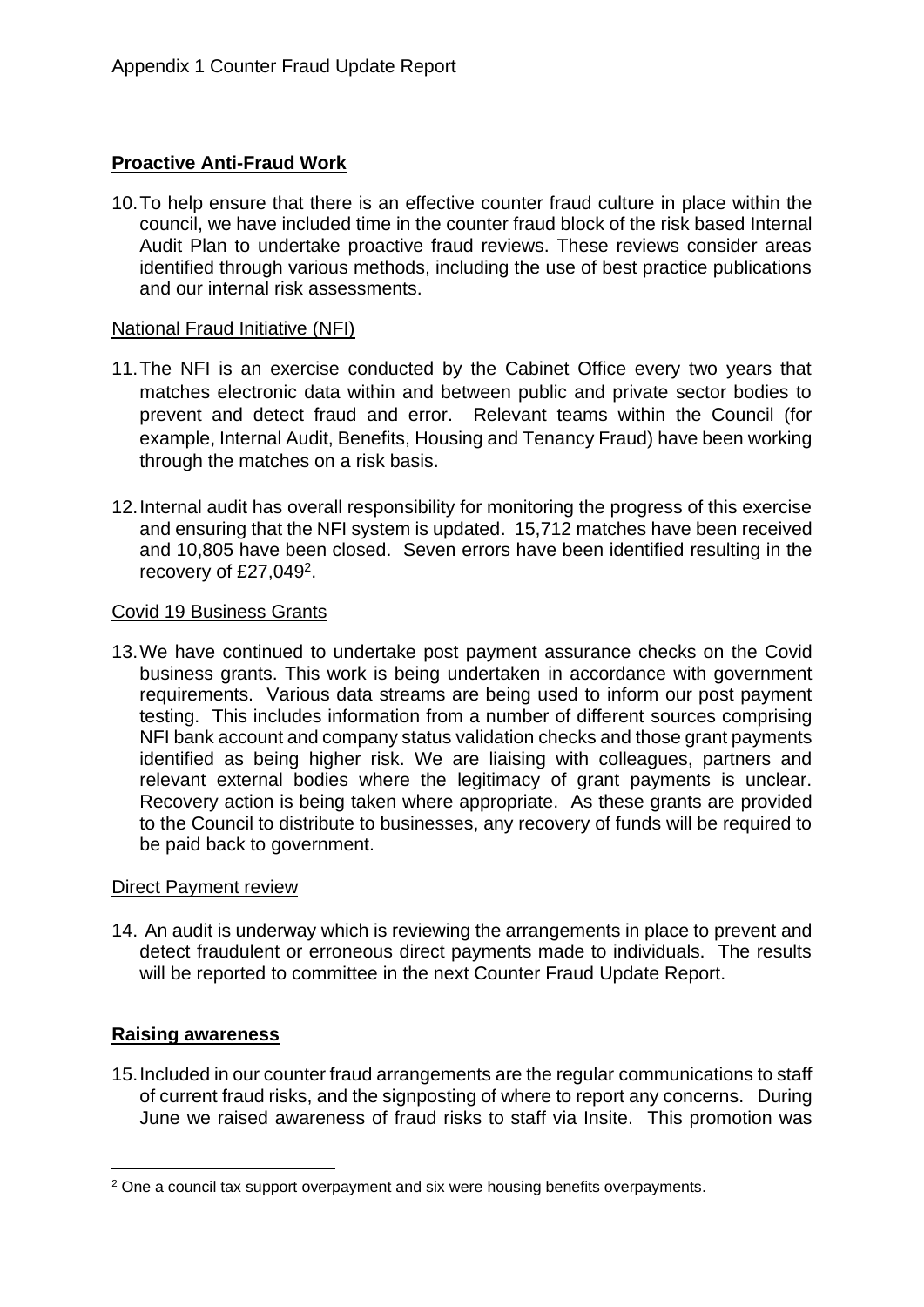timed to coincide with World Whistleblower's Day (23<sup>rd</sup> June) and reminded staff of our counter fraud policies and how to raise concerns.

16.We have developed a counter fraud training package for inclusion on the Performance and Learning System. This includes information on the key fraud risks to the authority, indicators of fraud, our counter fraud policies, and how to raise any concerns. This is now being tested on the Performance and Learning System and is scheduled for inclusion in the live system shortly.

## **Self Assessment of Counter Fraud Arrangements and Strategy development**

- 17.We have undertaken an assessment of our arrangements against the CIPFA Counter Fraud Assessment Tool. The key areas of this assessment consider how as a council we:
	- Acknowledge responsibility
	- Identify risks
	- Develop a strategy
	- Provide resources
	- Take Action
- 18.The output from this was that the Council has reached a good level of performance against the code and has put in place effective arrangements in many aspects and is taking positive action to manage fraud risks and actively working to improve its resilience. This identified that there are further opportunities to strengthen our approach through the development of a Counter Fraud and Corruption Strategy and Response Plan. This is attached to the update report at Appendix 2 and was discussed with members at the counter fraud workshop. A delegated decision to approve this will be taken by the Chief Officer, Financial Services. The strategy will replace the Policy Statement on Fraud and Corruption.
- 19. An area we have identified following this year's review that we would like to develop, is to establish the role of a Counter Fraud Champion. Our vision is that a member in this role would help to raise awareness of fraud, bribery and corruption within the Council, and endorse the sharing of information on emerging fraud risks and best practice on counter fraud activities. This was discussed at the counter fraud workshop and we would like to invite expressions of interest in this role.

### **Whistleblowing Policy review**

20.As part of our programme of review of the suite of counter fraud policies, we have undertaken a review of the Whistleblowing Policy against best practice and legislation. Minor amendments have been made to the policy and were discussed with members at the counter fraud workshop. The Raising Concerns Policy will be discontinued, as members of the public have now been included within the remit of the Whistleblowing Policy which will be available on the Council's Internet site. This is attached at Appendix 3. A delegated decision to approve this will be taken by the Chief Officer, Financial Services.